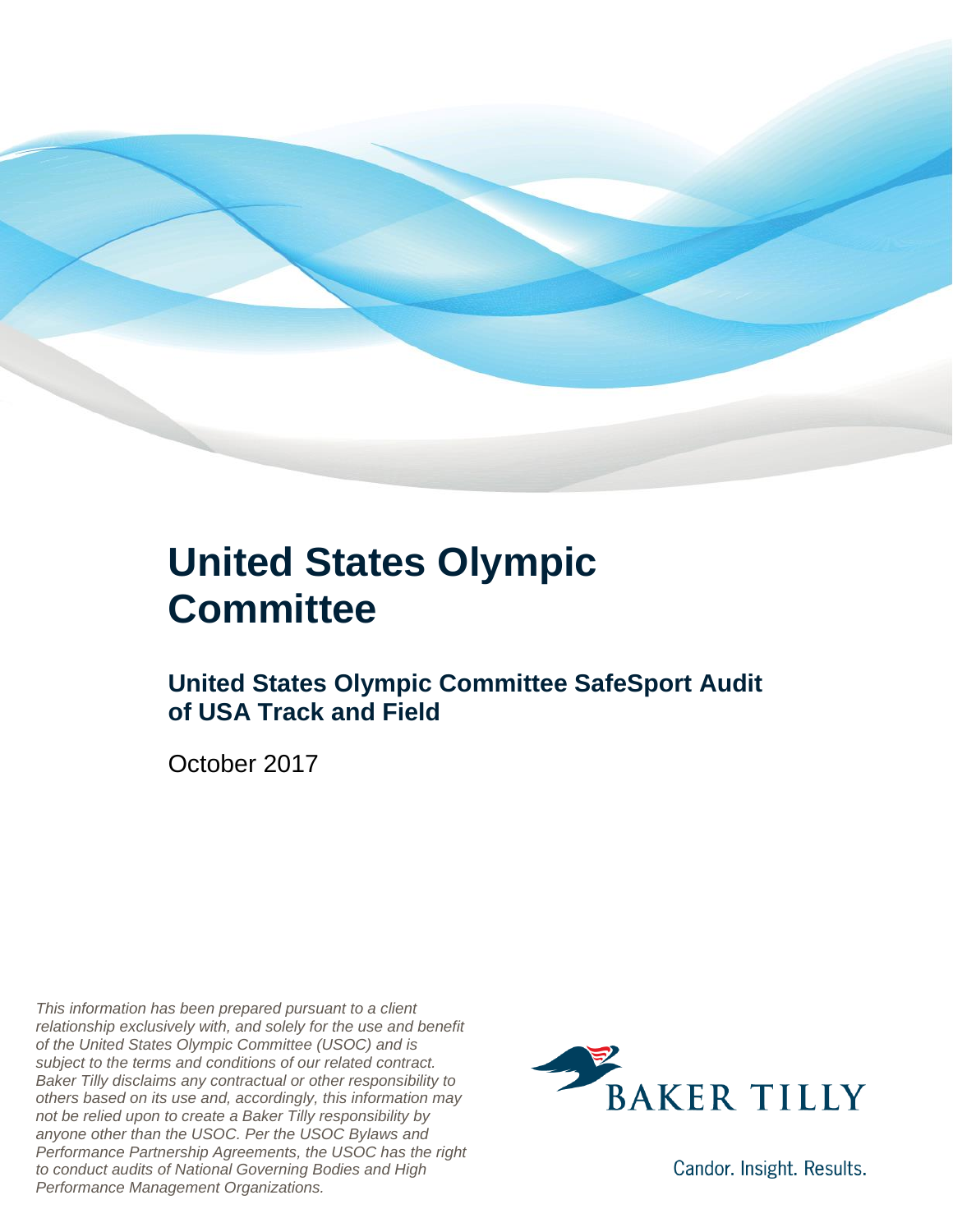

|  | UNITED STATES OLYMPIC COMMITTEE SAFESPORT AUDIT OF USA |  |
|--|--------------------------------------------------------|--|
|  |                                                        |  |
|  |                                                        |  |
|  |                                                        |  |
|  |                                                        |  |
|  |                                                        |  |
|  |                                                        |  |
|  |                                                        |  |
|  |                                                        |  |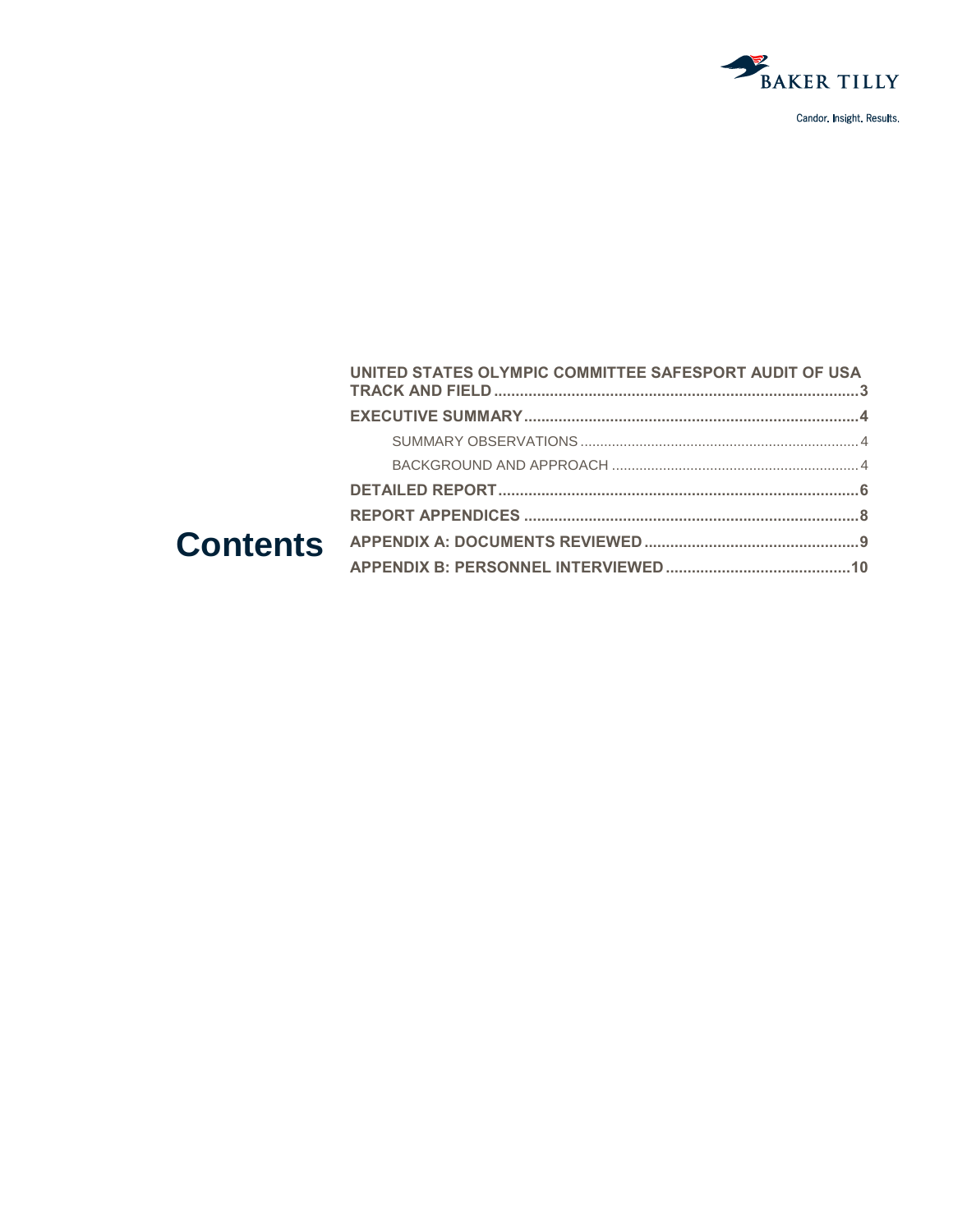

 $\overline{a}$ 

United States Olympic Committee USOC SafeSport Audit of USA Track and Field

## <span id="page-2-0"></span>**United States Olympic Committee SafeSport Audit of USA Track and Field<sup>1</sup>**

<sup>1</sup> To consider the report in its entirety, please refer also to the detailed management response that will appear here [\[Governance Documents\]](https://www.teamusa.org/Footer/Legal/Governance-Documents) within 90 days of the date of this report.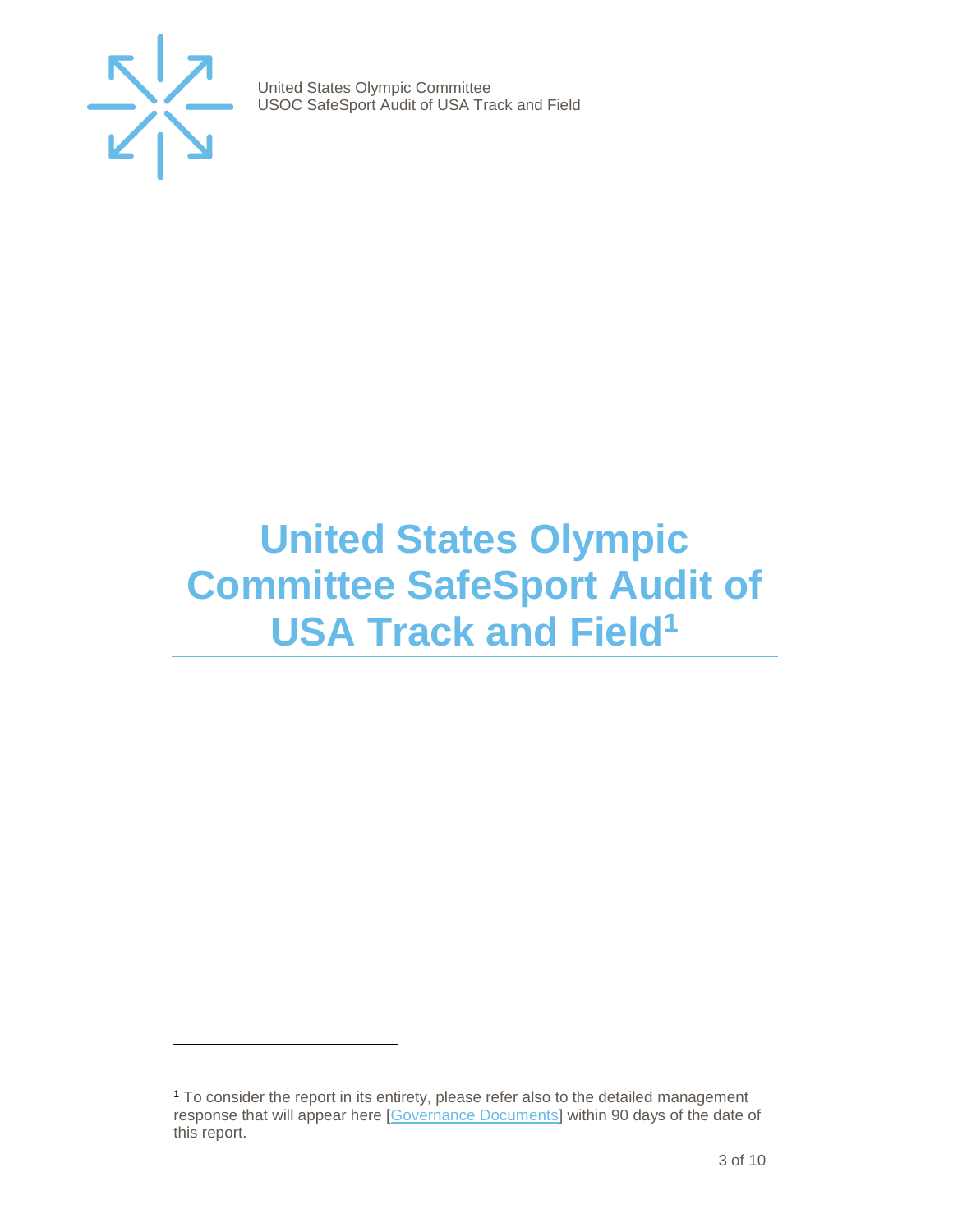

 $\overline{a}$ 

United States Olympic Committee USOC SafeSport Audit of USA Track and Field

# **Executive Summary**

#### <span id="page-3-1"></span><span id="page-3-0"></span>**Summary Observations**

It shall be the policy of the United States Olympic Committee (USOC) that each National Governing Body (NGBs) adopt a Minimum Standards Policy for Athlete Safety Programs (Athlete Safety Standards) by December 31, 2013<sup>2</sup>.

We noted the following opportunities to enhance the design of USA Track and Field's (USATF) compliance with the Athlete Safety Standards:

 **Athlete Safety Standards - Application of the SafeSport Policy (Minors)** - USATF's policy states, "Those participants who have direct contact with or supervision over minor participants (staff members, board members, association board members, committee chairs, coaches, officials, youth volunteers, and athlete representatives) shall complete appropriate awareness training about child physical and sexual abuse and other types of misconduct before having contact with youth participants." USATF's application of this policy is inconsistent with the requirements listed in the Athlete Safety Standards and may be focused too narrowly on minors. The Athlete Safety Standards do not limit these activities to include only minors.

#### <span id="page-3-2"></span>**Background and Approach**

USOC engaged Baker Tilly Virchow Krause (Baker Tilly), to assist the USOC in the completion of SafeSport audits, to assess compliance with SafeSport policies and procedures at the USOC and all of its NGBs and High Performance Management Organizations (HPMOs).

Baker Tilly performed a review of USATF to evaluate compliance with the Athlete Safety Standards. The following activities were performed for this review of USATF:

- Developed and executed an audit program that included:
	- Holding a virtual entrance meeting to discuss and document USATF's SafeSport program and processes.
	- Selecting a sample of ten from the required individuals to ensure a background check was performed and education and training was completed. See **Appendix A** for a list of documents reviewed.
	- Reviewing USATF's athlete safety policy and determining whether the following was addressed:
		- Required misconduct is prohibited and defined;
		- Reporting procedures are documented; and

<sup>2</sup> Effective June 20, 2017 the USOC replaced the Athlete Safety Standards with the NGB Athlete Safety Policy. Due to the timing of this audit, fieldwork was performed in accordance with the Athlete Safety Standards.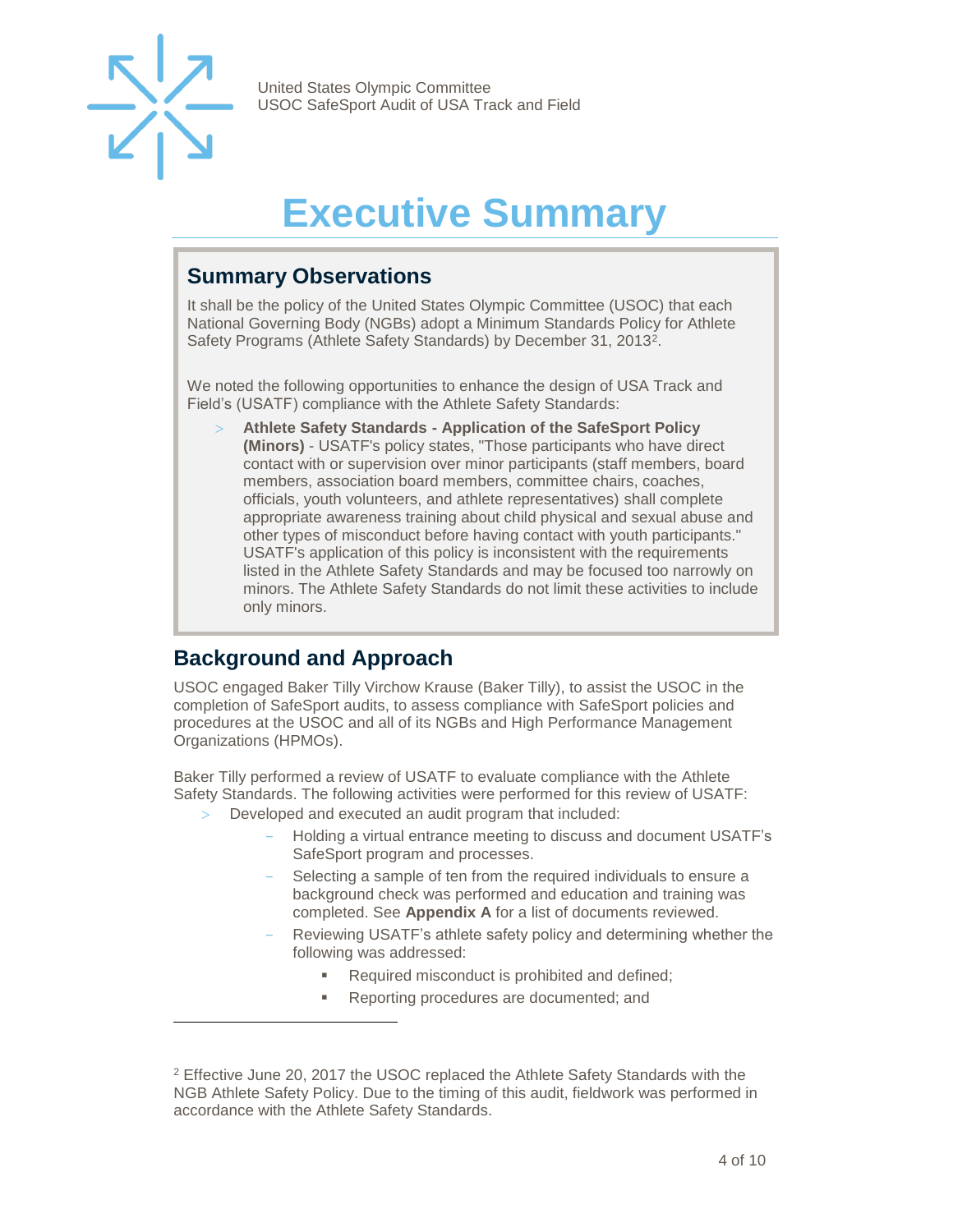

- **•** The grievance process is documented and complies with Athlete Safety Standards.
- Identifying which individuals are required to undergo a criminal background check and complete education and training.
- Conducted a virtual exit meeting, if requested, following delivery of the draft report, to discuss audit findings and recommendation(s) with USATF. See **Appendix B** for a list of individuals interviewed.
- > Identified specific observations and recommendations regarding opportunities to enhance compliance with Athlete Safety Standards. Observations include the following attributes: criteria, condition, cause, effect and recommendation, as set out in the International Professional Practices Framework (IPPF) Standards and Practice Advisory 2410-1.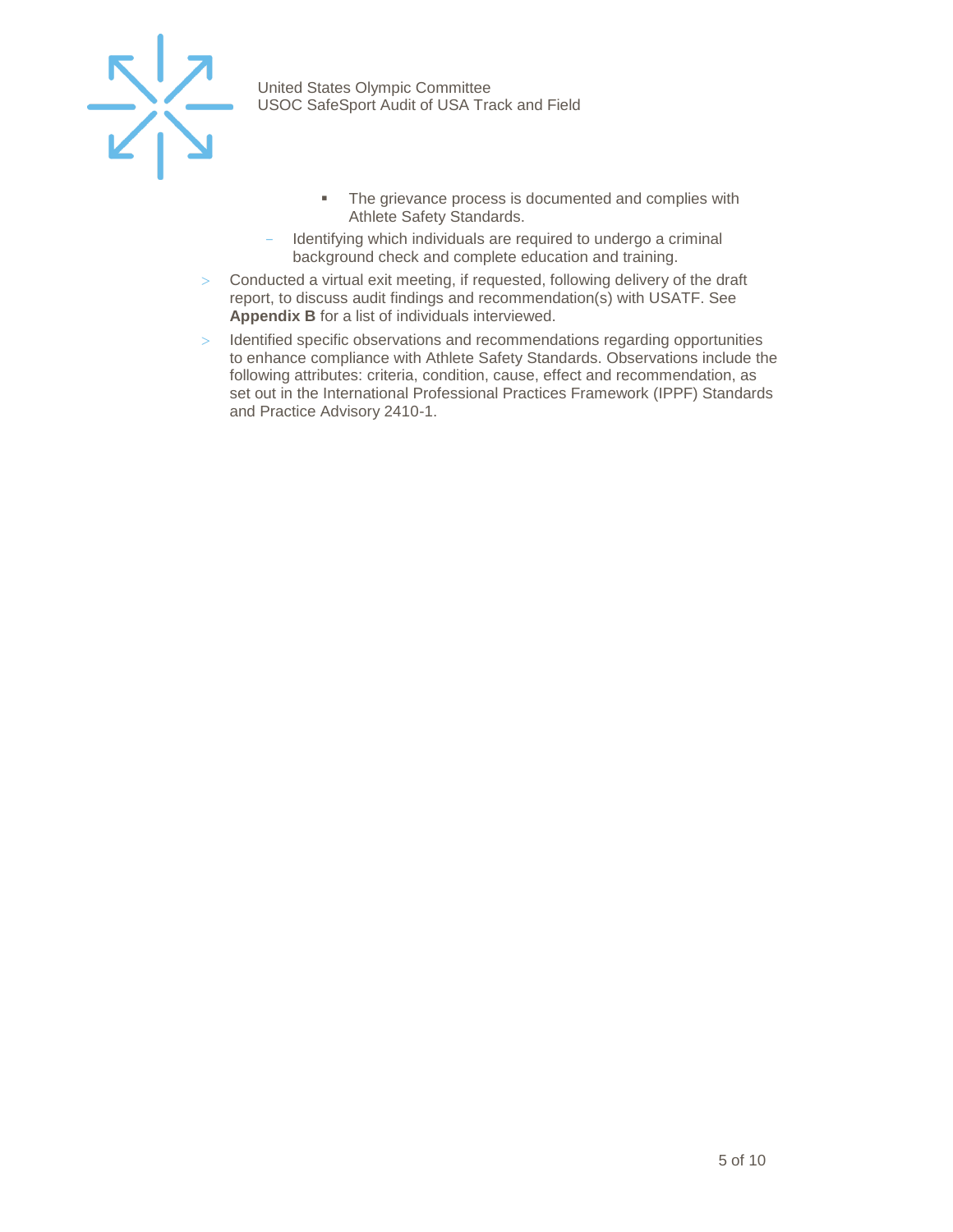

## **Detailed Report**

<span id="page-5-0"></span>The tables below represent opportunities to enhance the design and effectiveness of USATF's compliance with the Athlete Safety Standards.

| 1. Athlete Safety Standards - Application of the SafeSport Policy (Minors)                                                                                                                                                                                                                                                                                                                                                                                                                                                                                                                                                                                                                                                                                                                                                                                                                        |  |  |
|---------------------------------------------------------------------------------------------------------------------------------------------------------------------------------------------------------------------------------------------------------------------------------------------------------------------------------------------------------------------------------------------------------------------------------------------------------------------------------------------------------------------------------------------------------------------------------------------------------------------------------------------------------------------------------------------------------------------------------------------------------------------------------------------------------------------------------------------------------------------------------------------------|--|--|
| The Athlete Safety Standards state each NGB/HPMO shall<br>require criminal background checks and education and<br>training for those individuals it formally authorizes, approves,<br>or appoints (a) to a position of authority over, or (b) to have<br>frequent contact with athletes.                                                                                                                                                                                                                                                                                                                                                                                                                                                                                                                                                                                                          |  |  |
| USATF's policy states, "Those participants who have direct<br>contact with or supervision over minor participants (staff<br>members, board members, association board members,<br>committee chairs, coaches, officials, youth volunteers, and<br>athlete representatives) shall complete appropriate<br>awareness training about child physical and sexual abuse and<br>other types of misconduct before having contact with youth<br>participants." USATF's application of this policy is inconsistent<br>with the requirements listed in the Athlete Safety Standards<br>and may be focused too narrowly on minors. The Athlete<br>Safety Standards do not limit these activities to include only<br>minors.                                                                                                                                                                                    |  |  |
| USATF may not have updated its SafeSport-related<br>documentation and administrative materials to align with<br>requirements in the Athlete Safety Standards.                                                                                                                                                                                                                                                                                                                                                                                                                                                                                                                                                                                                                                                                                                                                     |  |  |
| USATF may not be in compliance with the Athlete Safety<br>Standards. USATF must be in compliance with the Athlete<br>Safety Standards to be a member in good standing.<br>Noncompliance with the Athlete Safety Standards can result<br>in disciplinary action by the USOC including withdrawal of<br>high performance funding.<br>Additionally, stakeholders (e.g., coaches, staff, officials,<br>volunteers, etc.) may not know that criminal background<br>checks and education and training requirements apply to<br>them or be informed of SafeSport initiatives and the related<br>misconduct areas. Also, athletes may have contact with<br>individuals who are unaware of SafeSport misconduct and the<br>potential impact to athletes' well-being and/or have contact<br>with individuals who have a criminal history, which could put<br>athletes at SafeSport-related misconduct risk. |  |  |
|                                                                                                                                                                                                                                                                                                                                                                                                                                                                                                                                                                                                                                                                                                                                                                                                                                                                                                   |  |  |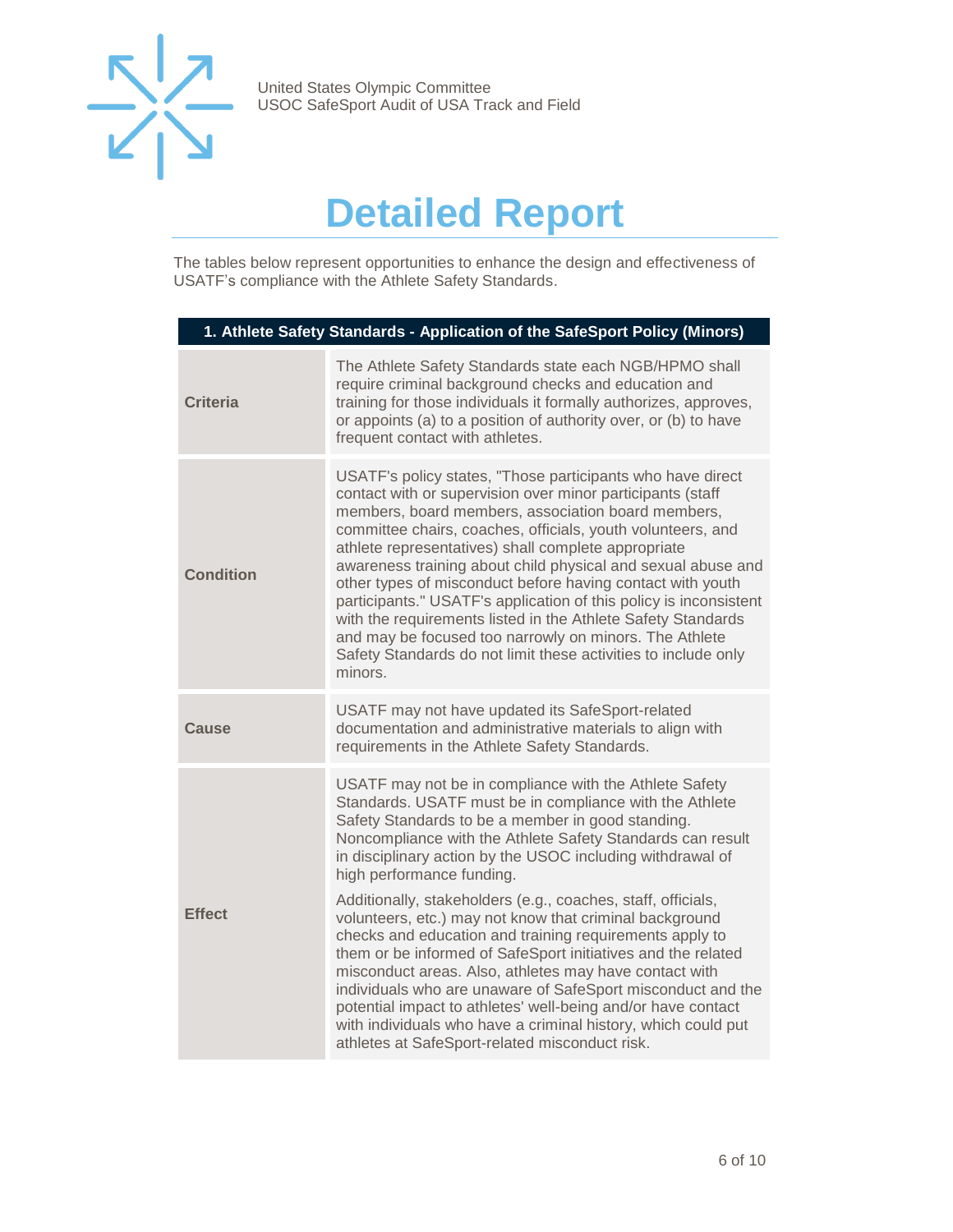

#### **1. Athlete Safety Standards - Application of the SafeSport Policy (Minors)**

| <b>Recommendation</b>         | USATF must require that individuals it formally authorizes,<br>approves, or appoints (a) to a position of authority over, or (b)<br>to have frequent contact with athletes complete criminal<br>background checks and education and training requirements<br>in a timely manner and before they have contact with athletes<br>to provide assurance that they are educated on the<br>requirements of the Athlete Safety Standards. Compliance<br>with these requirements must be completed within 90 days of<br>receipt of the final audit report. |
|-------------------------------|---------------------------------------------------------------------------------------------------------------------------------------------------------------------------------------------------------------------------------------------------------------------------------------------------------------------------------------------------------------------------------------------------------------------------------------------------------------------------------------------------------------------------------------------------|
| <b>Management</b><br>response | We agree with the condition and recommendation and have<br>updated our policies accordingly to comply with the Athlete<br>Safety Standards. The updated policy can be found on our<br>website as of September 18, 2017.                                                                                                                                                                                                                                                                                                                           |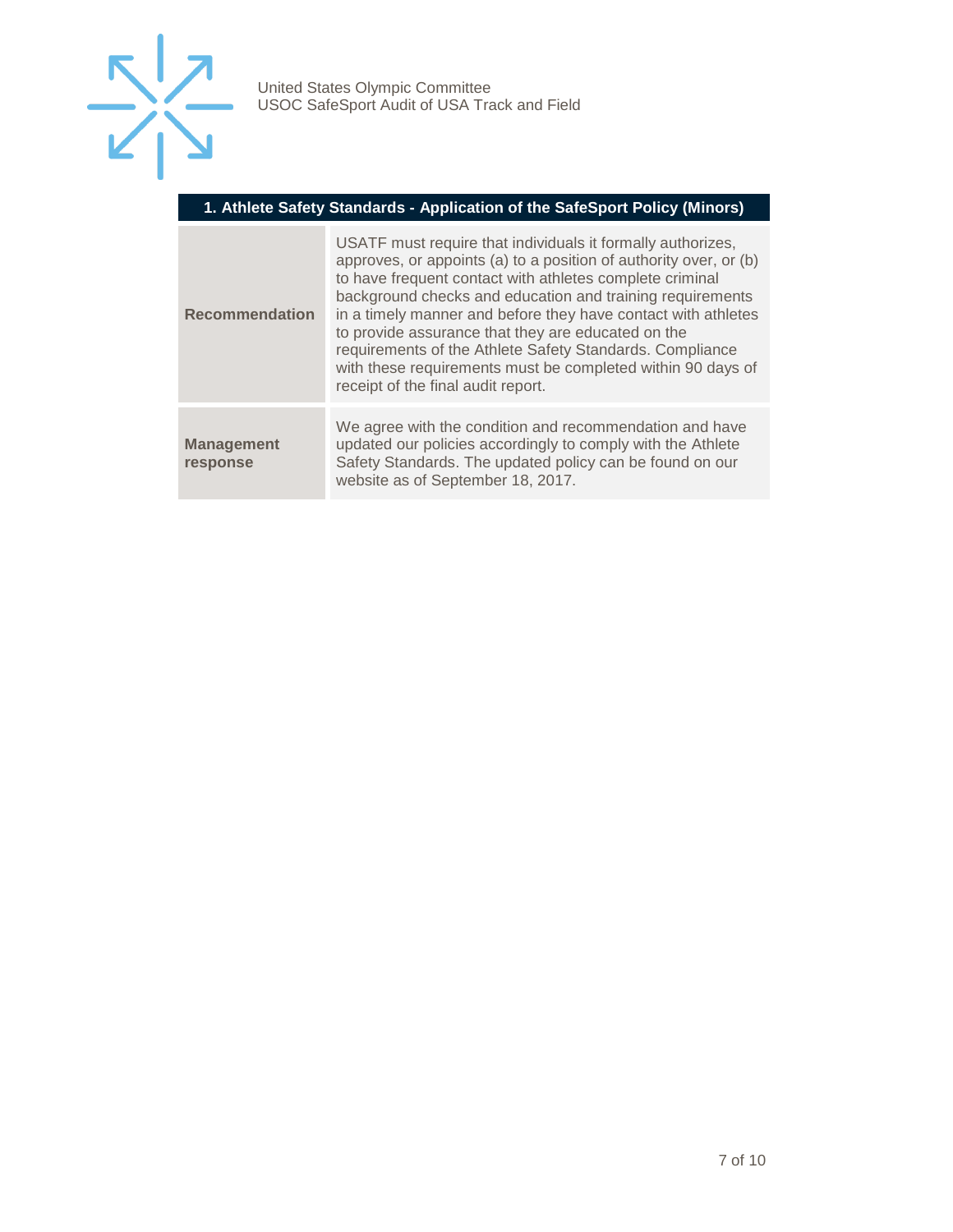

# <span id="page-7-0"></span>**Report Appendices**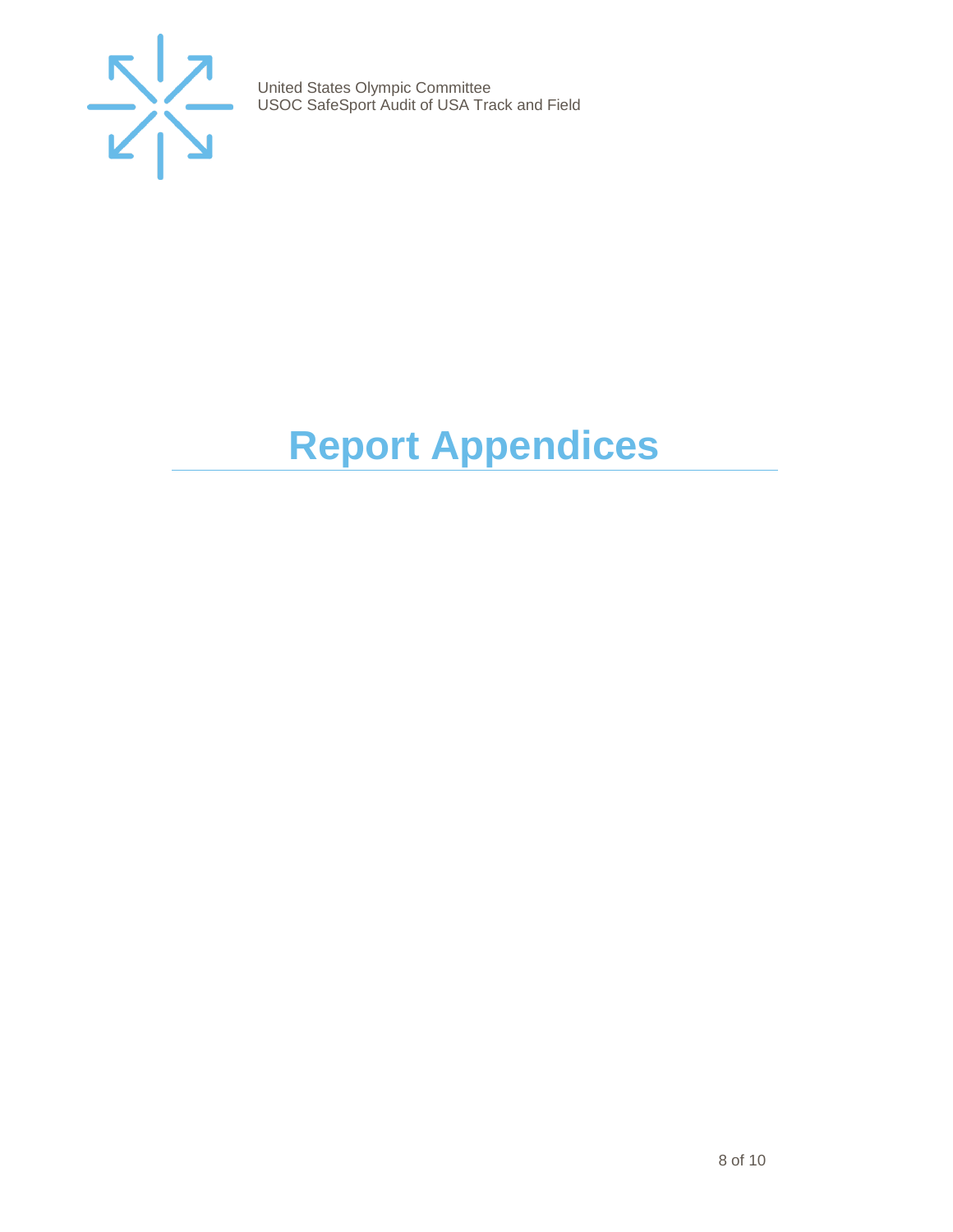

### <span id="page-8-0"></span>**Appendix A: Documents Reviewed**

We reviewed the following documents:

- > Athlete Safety Standards Program Questionnaire
- > Population listing of "required individuals" (i.e., covered individuals required to undergo background check and training)
- > USATF Bylaws and Operating Regulations (2017)
- > USATF SafeSport Handbook